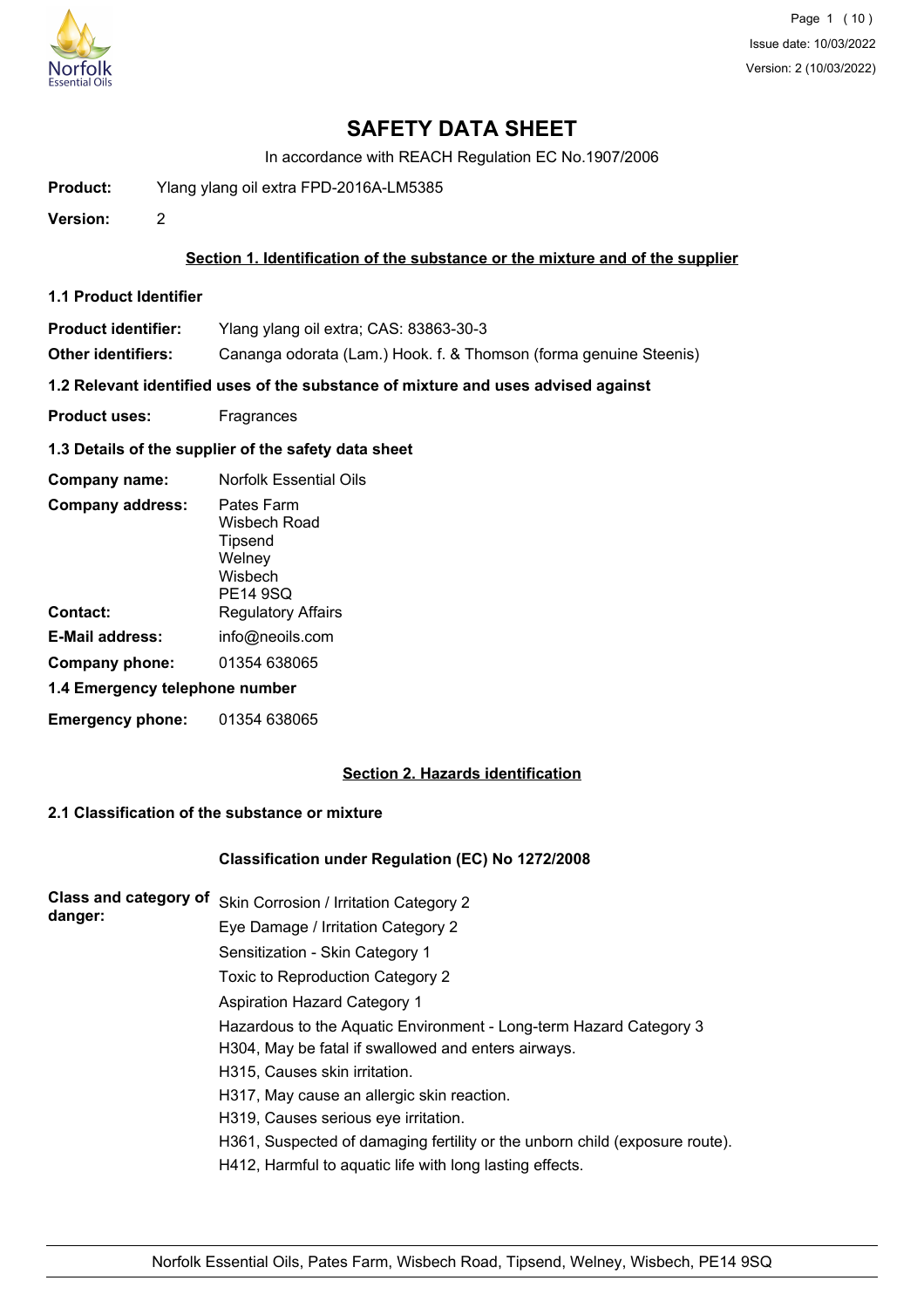

# **SAFETY DATA SHEET**

In accordance with REACH Regulation EC No.1907/2006

- **Product:** Ylang ylang oil extra FPD-2016A-LM5385
- **Version:** 2
- **2.2 Label elements**

|                                     | Classification under Regulation (EC) No 1272/2008                                                                                                                                                                     |
|-------------------------------------|-----------------------------------------------------------------------------------------------------------------------------------------------------------------------------------------------------------------------|
| Signal word:                        | Danger                                                                                                                                                                                                                |
| <b>Hazard statements:</b>           | H304, May be fatal if swallowed and enters airways.                                                                                                                                                                   |
|                                     | H315, Causes skin irritation.                                                                                                                                                                                         |
|                                     | H317, May cause an allergic skin reaction.                                                                                                                                                                            |
|                                     | H319, Causes serious eye irritation.                                                                                                                                                                                  |
|                                     | H361, Suspected of damaging fertility or the unborn child (exposure route).                                                                                                                                           |
|                                     | H412, Harmful to aquatic life with long lasting effects.                                                                                                                                                              |
| M factor:                           | None                                                                                                                                                                                                                  |
| <b>Supplemental</b><br>Information: | None                                                                                                                                                                                                                  |
| <b>Precautionary</b>                | P202, Do not handle until all safety precautions have been read and understood.                                                                                                                                       |
| statements:                         | P261, Avoid breathing vapour or dust.                                                                                                                                                                                 |
|                                     | P264, Wash hands and other contacted skin thoroughly after handling.                                                                                                                                                  |
|                                     | P272, Contaminated work clothing should not be allowed out of the workplace.                                                                                                                                          |
|                                     | P273, Avoid release to the environment.                                                                                                                                                                               |
|                                     | P280, Wear protective gloves/eye protection/face protection.                                                                                                                                                          |
|                                     | P301/310, IF SWALLOWED: Immediately call a POISON CENTER or doctor/physician.                                                                                                                                         |
|                                     | P302/352, IF ON SKIN: Wash with plenty of soap and water.                                                                                                                                                             |
|                                     | P305/351/338, IF IN EYES: Rinse cautiously with water for several minutes. Remove contact<br>lenses, if present and easy to do. Continue rinsing.<br>P308/313, IF exposed or concerned: Get medical advice/attention. |
|                                     | P331, Do not induce vomiting.                                                                                                                                                                                         |
|                                     | P333/313, If skin irritation or rash occurs: Get medical advice/attention.                                                                                                                                            |
|                                     | P337/313, If eye irritation persists: Get medical advice/attention.                                                                                                                                                   |
|                                     | P362, Take off contaminated clothing and wash before reuse.                                                                                                                                                           |
|                                     | P405, Store locked up.                                                                                                                                                                                                |
|                                     | P501, Dispose of contents/container to approved disposal site, in accordance with local<br>regulations.                                                                                                               |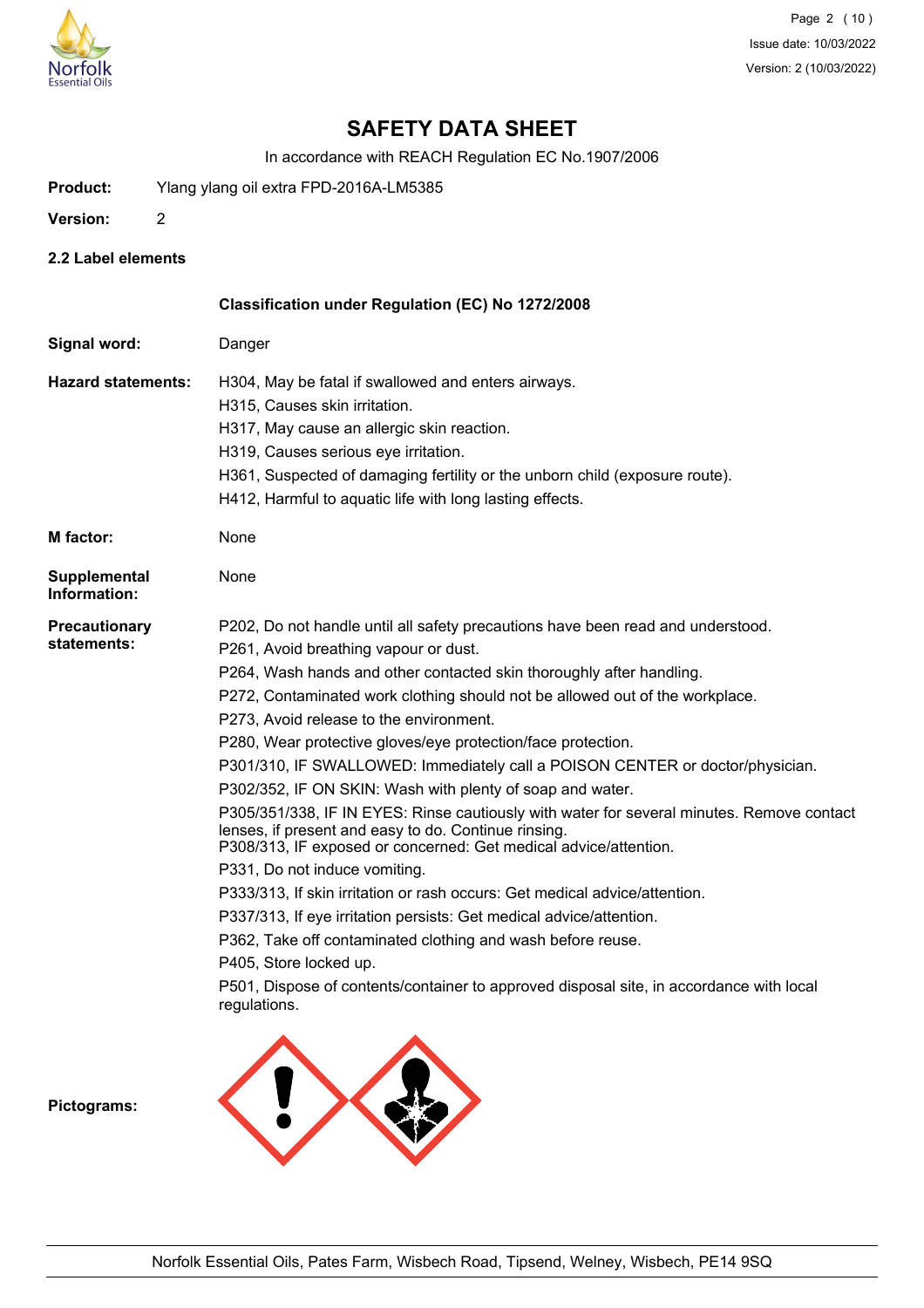

Page 3 (10) Issue date: 10/03/2022 Version: 2 (10/03/2022)

# **SAFETY DATA SHEET**

In accordance with REACH Regulation EC No.1907/2006

**Product:** Ylang ylang oil extra FPD-2016A-LM5385

**Version:** 2

**2.3 Other hazards**

**Other hazards:** None

## **Section 3. Composition / information on ingredients**

#### **3.1 Substances**

**Product identifier:** Ylang ylang oil extra; CAS: 83863-30-3

## **Contains:**

| <b>Name</b>                   | <b>CAS</b> | <b>EC</b> | <b>REACH Registration</b><br>No. | $\%$        | <b>Classification for</b><br>(CLP) 1272/2008                                                                                       |
|-------------------------------|------------|-----------|----------------------------------|-------------|------------------------------------------------------------------------------------------------------------------------------------|
| p-Methylanisole               | 104-93-8   | 203-253-7 |                                  | 10-<20%     | Flam. Liq. 3-Acute Tox.<br>4-Skin Irrit. 2-Repr. 2-<br>Aquatic Chronic 3;<br>H226-H302-H315-<br>H361-H412,-                        |
| Benzyl acetate                | 140-11-4   | 205-399-7 |                                  | 10-<20%     | Aquatic Chronic 3;<br>H412,-                                                                                                       |
| <b>Linalool</b>               | 78-70-6    | 201-134-4 |                                  | 10-<20%     | Skin Irrit. 2-Eye Irrit. 2-<br>Skin Sens. 1B;H315-<br>H317-H319,-                                                                  |
| Geranyl acetate               | 105-87-3   | 203-341-5 |                                  | 5-<10%      | Skin Irrit. 2-Skin Sens.<br>1B-Aquatic Chronic 3;<br>H315-H317-H412,-                                                              |
| Benzyl benzoate               | 120-51-4   | 204-402-9 |                                  | $5 - 10%$   | Acute Tox. 4-Aquatic<br>Acute 1-Aquatic<br>Chronic 2; H302-H400-<br>H411.-                                                         |
| beta-Caryophyllene            | 87-44-5    | 201-746-1 |                                  | $5 - 10%$   | Skin Sens. 1B-Asp. Tox<br>1;H304-H317,-                                                                                            |
| Methyl benzoate               | 93-58-3    | 202-259-7 |                                  | 5-<10%      | Acute Tox. 4; H302,-                                                                                                               |
| Benzyl salicylate             | 118-58-1   | 204-262-9 |                                  | 1-<5%       | Skin Sens. 1B-Aquatic<br>Chronic 3;H317-H412,-                                                                                     |
| 3-Methyl-2-butenyl<br>acetate | 1191-16-8  | 214-730-4 |                                  | 1-<5%       | Flam. Lig. 3; H226,-                                                                                                               |
| <b>I</b> trans-trans-Farnesol | 106-28-5   |           |                                  | $1 - 5%$    | Skin Irrit. 2-Eye Irrit. 2-<br>Skin Sens. 1B;H315-<br>H317-H319,-                                                                  |
| lGeraniol                     | 106-24-1   | 203-377-1 |                                  | 1-<5%       | Skin Irrit. 2-Eye Dam.<br>1-Skin Sens. 1; H315-<br>H317-H318.-                                                                     |
| Isoeugenol                    | 97-54-1    | 202-590-7 |                                  | $0.1 - 1\%$ | Acute Tox. 4-Acute<br>Tox. 4-Skin Irrit. 2-Eye<br>Irrit. 2-Skin Sens. 1A:<br>H302-H312-H315-<br>H317-H319,-                        |
| alpha-Pinene                  | 80-56-8    | 201-291-9 |                                  | $0.1 - 1\%$ | Flam. Liq. 3-Skin Irrit.<br>2-Skin Sens. 1B-Asp.<br>Tox 1-Aquatic Acute 1-<br>Aquatic Chronic 1;<br>H226-H304-H315-<br>H317-H410,- |
| lbeta-Pinene                  | 127-91-3   | 204-872-5 |                                  | $0.1 - 1\%$ | Flam. Liq. 3-Skin Irrit.<br>2-Skin Sens. 1B-Asp.<br>Tox 1-Aquatic Acute 1-<br>Aquatic Chronic 1;<br>H226-H304-H315-<br>H317-H410,- |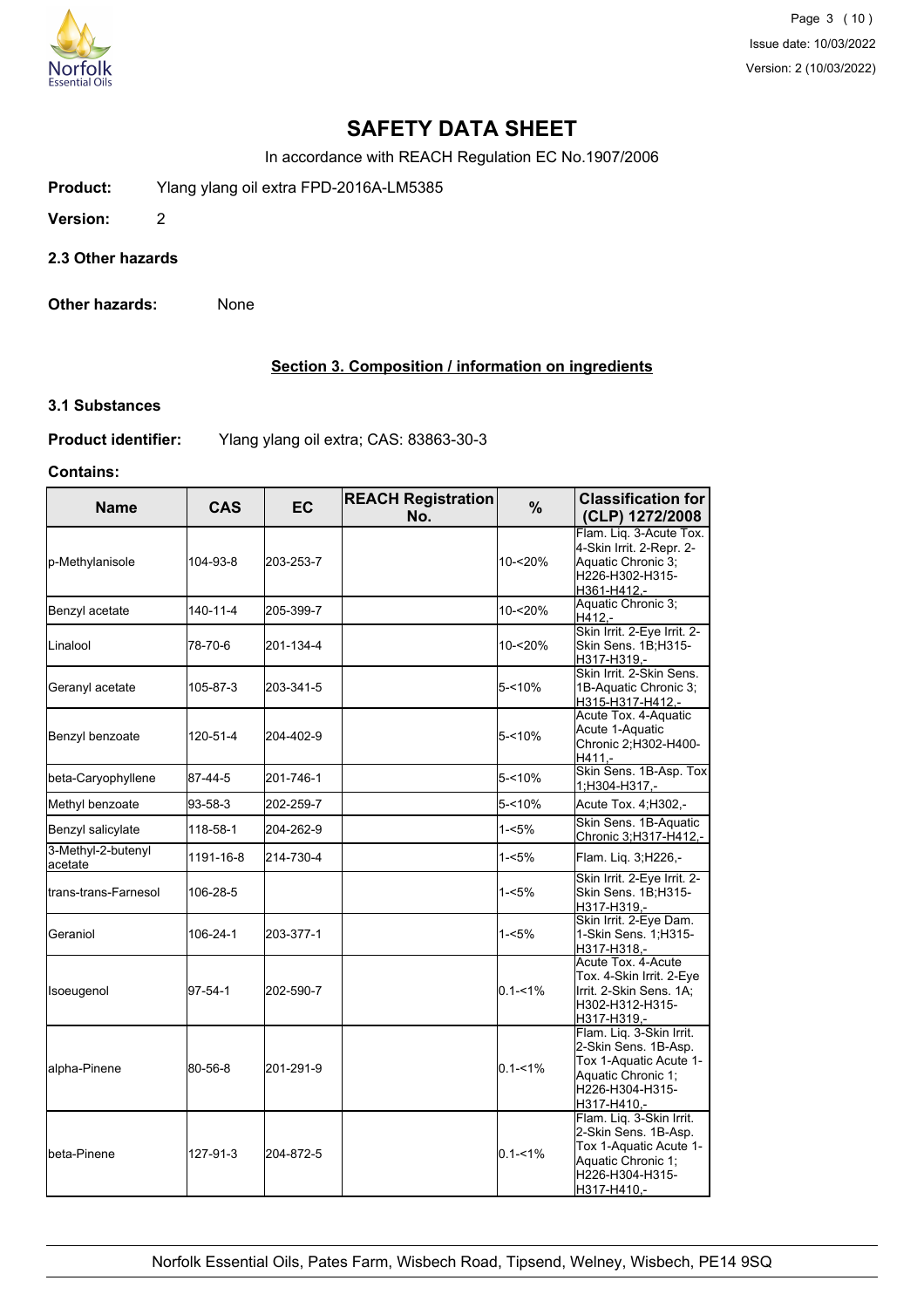

Page 4 (10) Issue date: 10/03/2022 Version: 2 (10/03/2022)

# **SAFETY DATA SHEET**

In accordance with REACH Regulation EC No.1907/2006

**Product:** Ylang ylang oil extra FPD-2016A-LM5385

**Version:** 2

## **Section 4. First-aid measures**

#### **4.1 Description of first aid measures**

**Inhalation:** Remove from exposure site to fresh air, keep at rest, and obtain medical attention. **Eye exposure:** IF IN EYES: Rinse cautiously with water for several minutes. Remove contact lenses, if present and easy to do. Continue rinsing. **Skin exposure:** IF ON SKIN: Wash with plenty of soap and water. **Ingestion:** IF SWALLOWED: Immediately call a POISON CENTER or doctor/physician.

## **4.2 Most important symptoms and effects, both acute and delayed**

May be fatal if swallowed and enters airways. Causes skin irritation. May cause an allergic skin reaction. Causes serious eye irritation. Suspected of damaging fertility or the unborn child (exposure route).

## **4.3 Indication of any immediate medical attention and special treatment needed**

None expected, see Section 4.1 for further information.

## **SECTION 5: Firefighting measures**

## **5.1 Extinguishing media**

Suitable media: Carbon dioxide, Dry chemical, Foam.

## **5.2 Special hazards arising from the substance or mixture**

In case of fire, may be liberated: Carbon monoxide, Unidentified organic compounds.

## **5.3 Advice for fire fighters:**

In case of insufficient ventilation, wear suitable respiratory equipment.

## **Section 6. Accidental release measures**

## **6.1 Personal precautions, protective equipment and emergency procedures:**

Avoid inhalation. Avoid contact with skin and eyes. See protective measures under Section 7 and 8.

#### **6.2 Environmental precautions:**

Keep away from drains, surface and ground water, and soil.

## **6.3 Methods and material for containment and cleaning up:**

Remove ignition sources. Provide adequate ventilation. Avoid excessive inhalation of vapours. Contain spillage immediately by use of sand or inert powder. Dispose of according to local regulations.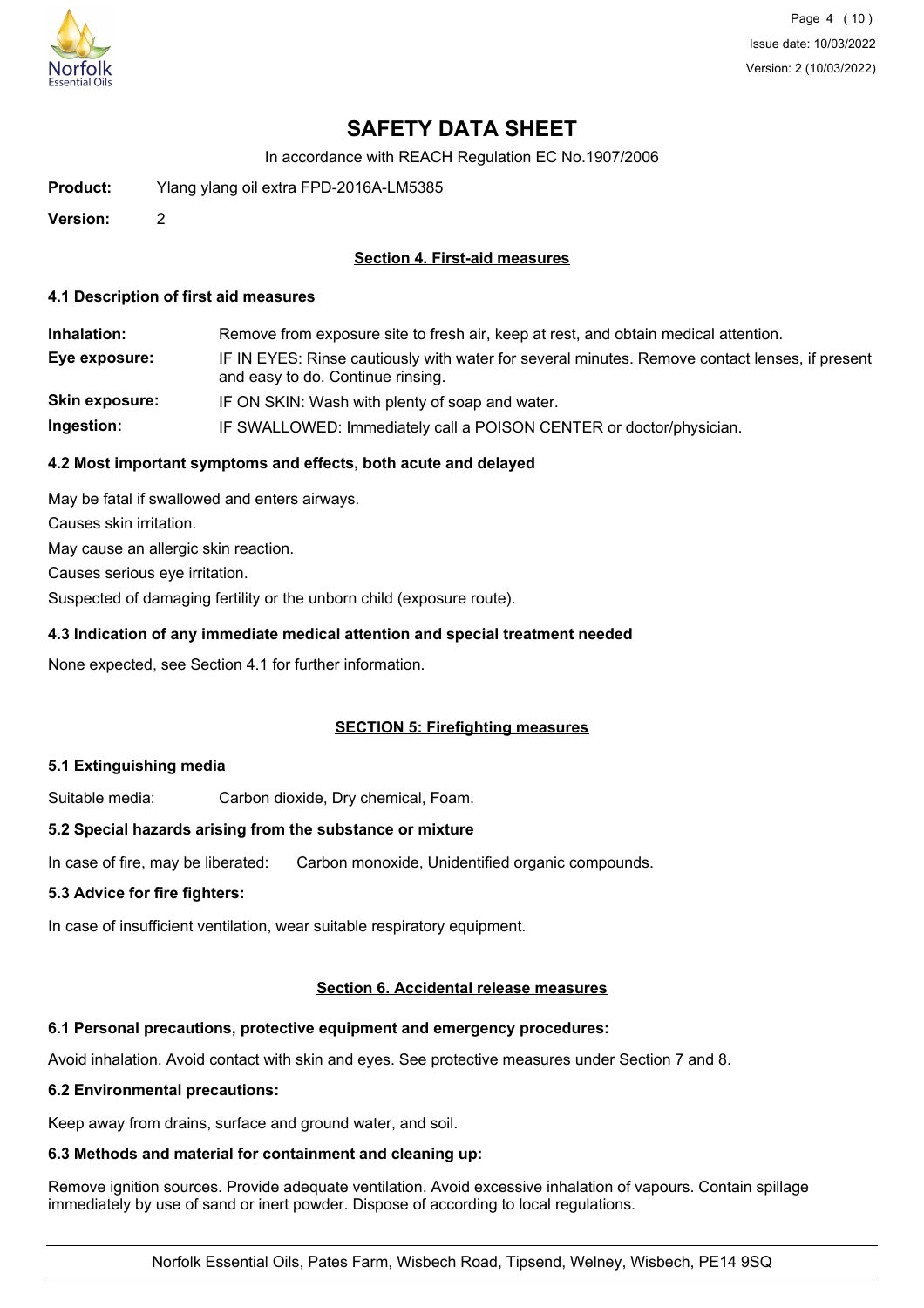

Page 5 (10) Issue date: 10/03/2022 Version: 2 (10/03/2022)

# **SAFETY DATA SHEET**

In accordance with REACH Regulation EC No.1907/2006

**Product:** Ylang ylang oil extra FPD-2016A-LM5385

**Version:** 2

#### **6.4 Reference to other sections:**

Also refer to sections 8 and 13.

## **Section 7. Handling and storage**

#### **7.1 Precautions for safe handling:**

Keep away from heat, sparks, open flames and hot surfaces. - No smoking. Use personal protective equipment as required. Use in accordance with good manufacturing and industrial hygiene practices. Use in areas with adequate ventilation Do not eat, drink or smoke when using this product.

#### **7.2 Conditions for safe storage, including any incompatibilities:**

Store in a well-ventilated place. Keep container tightly closed. Keep cool. Ground/bond container and receiving equipment. Use explosion-proof electrical, ventilating and lighting equipment. Use only non-sparking tools. Take precautionary measures against static discharge.

#### **7.3 Specific end use(s):**

Fragrances: Use in accordance with good manufacturing and industrial hygiene practices.

## **Section 8. Exposure controls/personal protection**

#### **8.1 Control parameters**

Workplace exposure limits: Not Applicable

## **8.2 Exposure Controls**

#### **Eye / Skin Protection**

Wear protective gloves/eye protection/face protection

## **Respiratory Protection**

Under normal conditions of use and where adequate ventilation is available to prevent build up of excessive vapour, this material should not require special engineering controls. However, in conditions of high or prolonged use, or high temperature or other conditions which increase exposure, the following engineering controls can be used to minimise exposure to personnel: a) Increase ventilation of the area with local exhaust ventilation. b) Personnel can use an approved, appropriately fitted respirator with organic vapour cartridge or canisters and particulate filters. c) Use closed systems for transferring and processing this material.

Also refer to Sections 2 and 7.

## **Section 9. Physical and chemical properties**

## **9.1 Information on basic physical and chemical properties**

| Not determined |
|----------------|
| Not determined |
| Not determined |
| Not determined |
|                |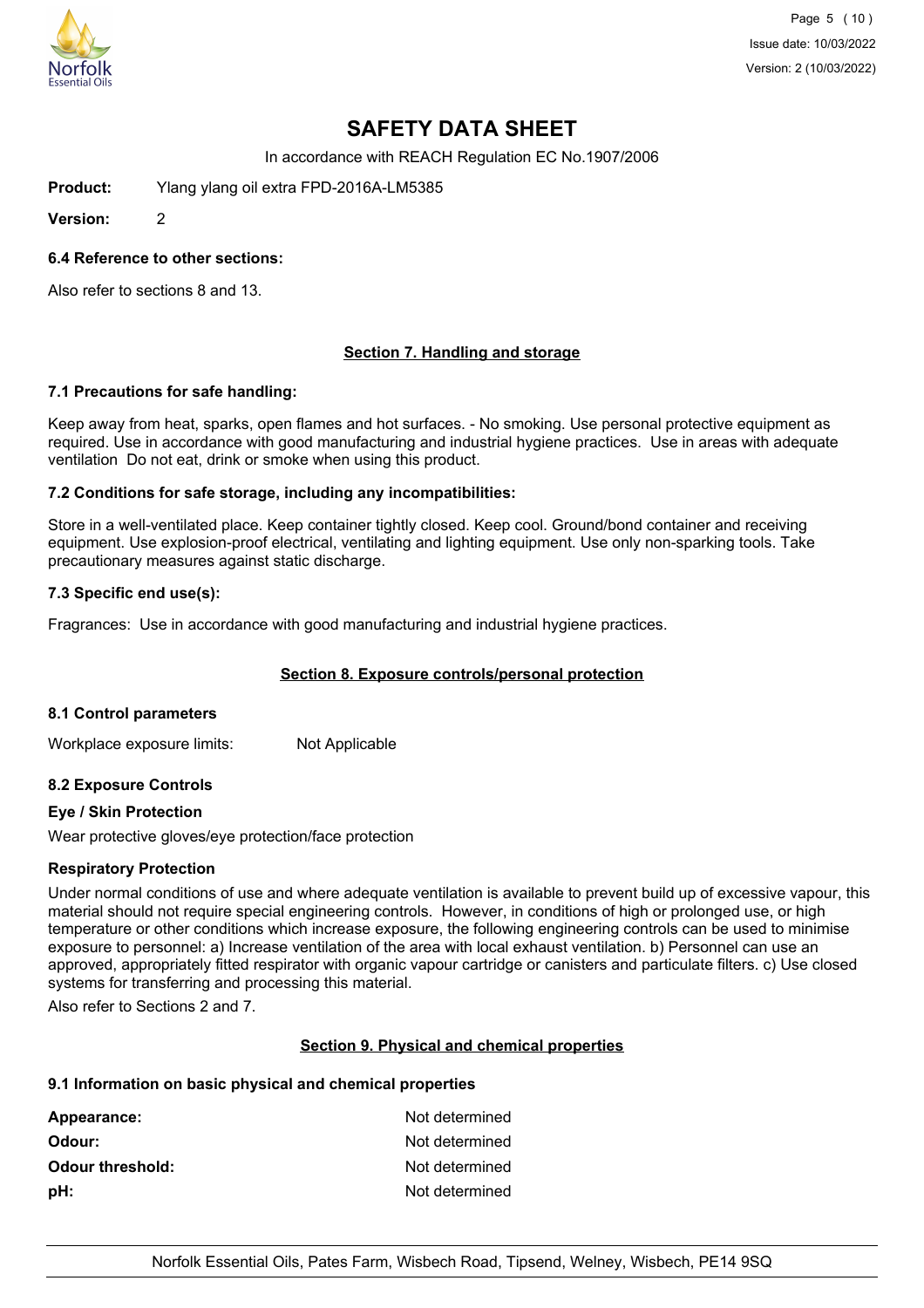

Page 6 (10) Issue date: 10/03/2022 Version: 2 (10/03/2022)

# **SAFETY DATA SHEET**

In accordance with REACH Regulation EC No.1907/2006

| Product: | Ylang ylang oil extra FPD-2016A-LM5385 |
|----------|----------------------------------------|
|          |                                        |

**Version:** 2

| Melting point / freezing point:               | Not determined                               |
|-----------------------------------------------|----------------------------------------------|
| Initial boiling point / range:                | Not determined                               |
| <b>Flash point:</b>                           | 89 °C                                        |
| <b>Evaporation rate:</b>                      | Not determined                               |
| Flammability (solid, gas):                    | Not determined                               |
| Upper/lower flammability or explosive limits: | Product does not present an explosion hazard |
| Vapour pressure:                              | Not determined                               |
| Vapour density:                               | Not determined                               |
| <b>Relative density:</b>                      | Not determined                               |
| Solubility(ies):                              | Not determined                               |
| Partition coefficient: n-octanol/water:       | Not determined                               |
| <b>Auto-ignition temperature:</b>             | Not determined                               |
| <b>Decomposition temperature:</b>             | Not determined                               |
| Viscosity:                                    | Not determined                               |
| <b>Explosive properties:</b>                  | Not expected                                 |
| <b>Oxidising properties:</b>                  | Not expected                                 |

**9.2 Other information:** None available

## **Section 10. Stability and reactivity**

#### **10.1 Reactivity:**

Presents no significant reactivity hazard, by itself or in contact with water.

#### **10.2 Chemical stability:**

Good stability under normal storage conditions.

## **10.3 Possibility of hazardous reactions:**

Not expected under normal conditions of use.

## **10.4 Conditions to avoid:**

Avoid extreme heat.

## **10.5 Incompatible materials:**

Avoid contact with strong acids, alkalis or oxidising agents.

## **10.6 Hazardous decomposition products:**

Not expected.

## **Section 11. Toxicological information**

## **11.1 Information on toxicological effects**

Acute Toxicity: **Acute Toxicity:** Based on available data the classification criteria are not met. Acute Toxicity Oral 1206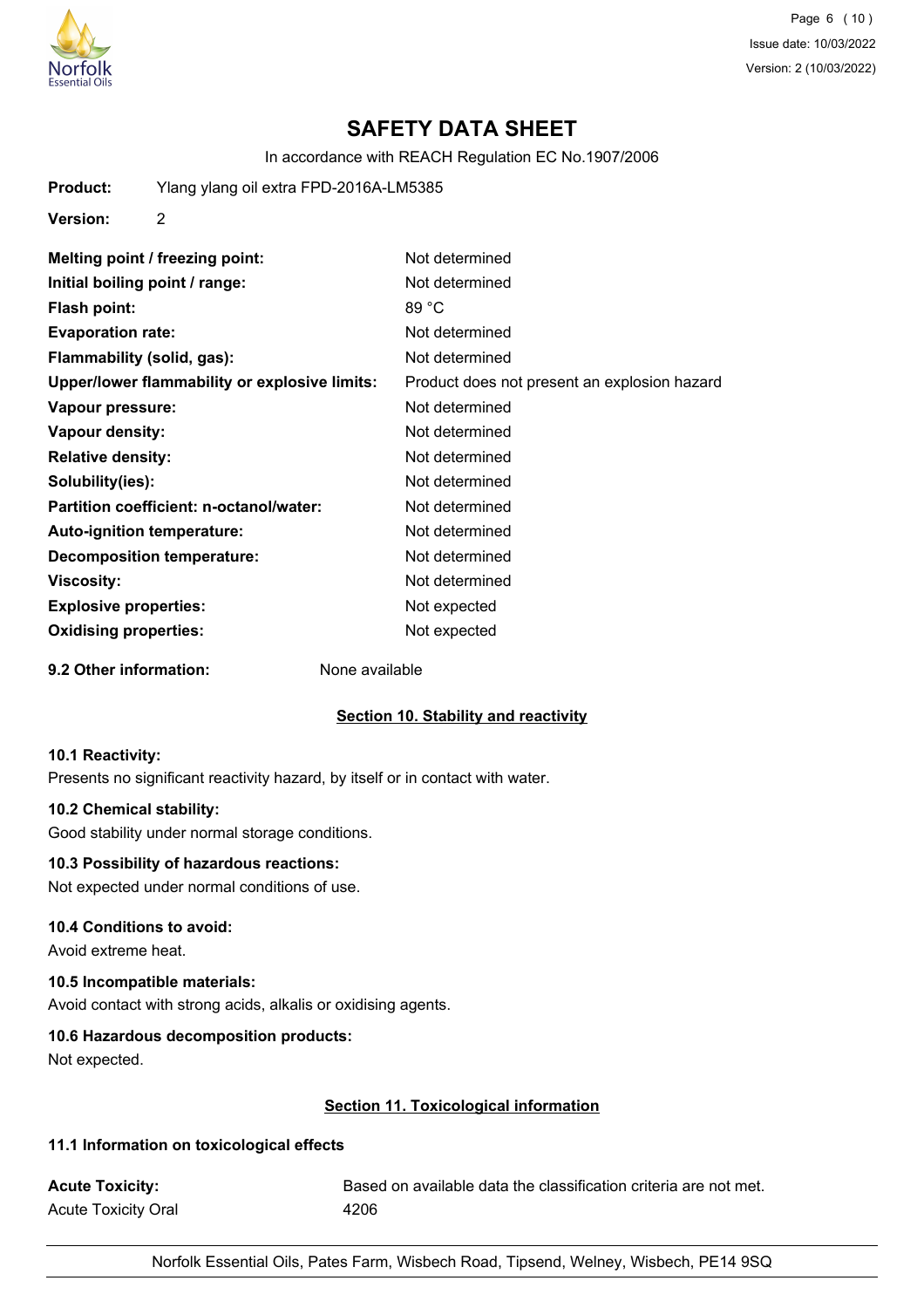

# **SAFETY DATA SHEET**

In accordance with REACH Regulation EC No.1907/2006

| Product: | Ylang ylang oil extra FPD-2016A-LM5385 |
|----------|----------------------------------------|
|----------|----------------------------------------|

**Version:** 2

| <b>Acute Toxicity Dermal</b>              | >5000                                                            |
|-------------------------------------------|------------------------------------------------------------------|
| <b>Acute Toxicity Inhalation</b>          | Not Available                                                    |
| <b>Skin corrosion/irritation:</b>         | Skin Corrosion / Irritation Category 2                           |
| Serious eye damage/irritation:            | Eye Damage / Irritation Category 2                               |
| <b>Respiratory or skin sensitisation:</b> | Sensitization - Skin Category 1                                  |
| Germ cell mutagenicity:                   | Based on available data the classification criteria are not met. |
| <b>Carcinogenicity:</b>                   | Based on available data the classification criteria are not met. |
| <b>Reproductive toxicity:</b>             | Toxic to Reproduction Category 2                                 |
| <b>STOT-single exposure:</b>              | Based on available data the classification criteria are not met. |
| <b>STOT-repeated exposure:</b>            | Based on available data the classification criteria are not met. |
| <b>Aspiration hazard:</b>                 | <b>Aspiration Hazard Category 1</b>                              |

# **Information about hazardous ingredients in the mixture**

| Ingredient      | <b>CAS</b>      | EC                | LD50/ATE Oral | LD50/ATE<br><b>Dermal</b> | LC50/ATE<br><b>Inhalation</b> | <b>LC50</b><br>Route    |
|-----------------|-----------------|-------------------|---------------|---------------------------|-------------------------------|-------------------------|
| Benzyl benzoate | 120-51-4        | $ 204 - 402 - 9 $ | 1500          | 4000                      | Not available                 | Not<br>lavailable       |
| Methyl benzoate | $ 93 - 58 - 3 $ | $ 202 - 259 - 7$  | 1300          | Not available             | Not available                 | Not<br>available        |
| p-Methylanisole | 104-93-8        | $ 203 - 253 - 7$  | 1900          | Not available             | Not available                 | <b>Not</b><br>available |

Refer to Sections 2 and 3 for additional information.

# **Section 12. Ecological information**

#### **12.1 Toxicity:**

- Harmful to aquatic life with long lasting effects. **12.2 Persistence and degradability:** Not available
- **12.3 Bioaccumulative potential:** Not available
- **12.4 Mobility in soil:** Not available

# **12.5 Results of PBT and vPvB assessment:**

This substance does not meet the PBT/vPvB criteria of REACH, annex XIII.

**12.6 Other adverse effects:** Not available

## **Section 13. Disposal considerations**

## **13.1 Waste treatment methods:**

Dispose of in accordance with local regulations. Avoid disposing into drainage systems and into the environment. Empty containers should be taken to an approved waste handling site for recycling or disposal.

## **Section 14. Transport information**

**14.1 UN number:** Not classified

**14.2 UN Proper Shipping Name:** -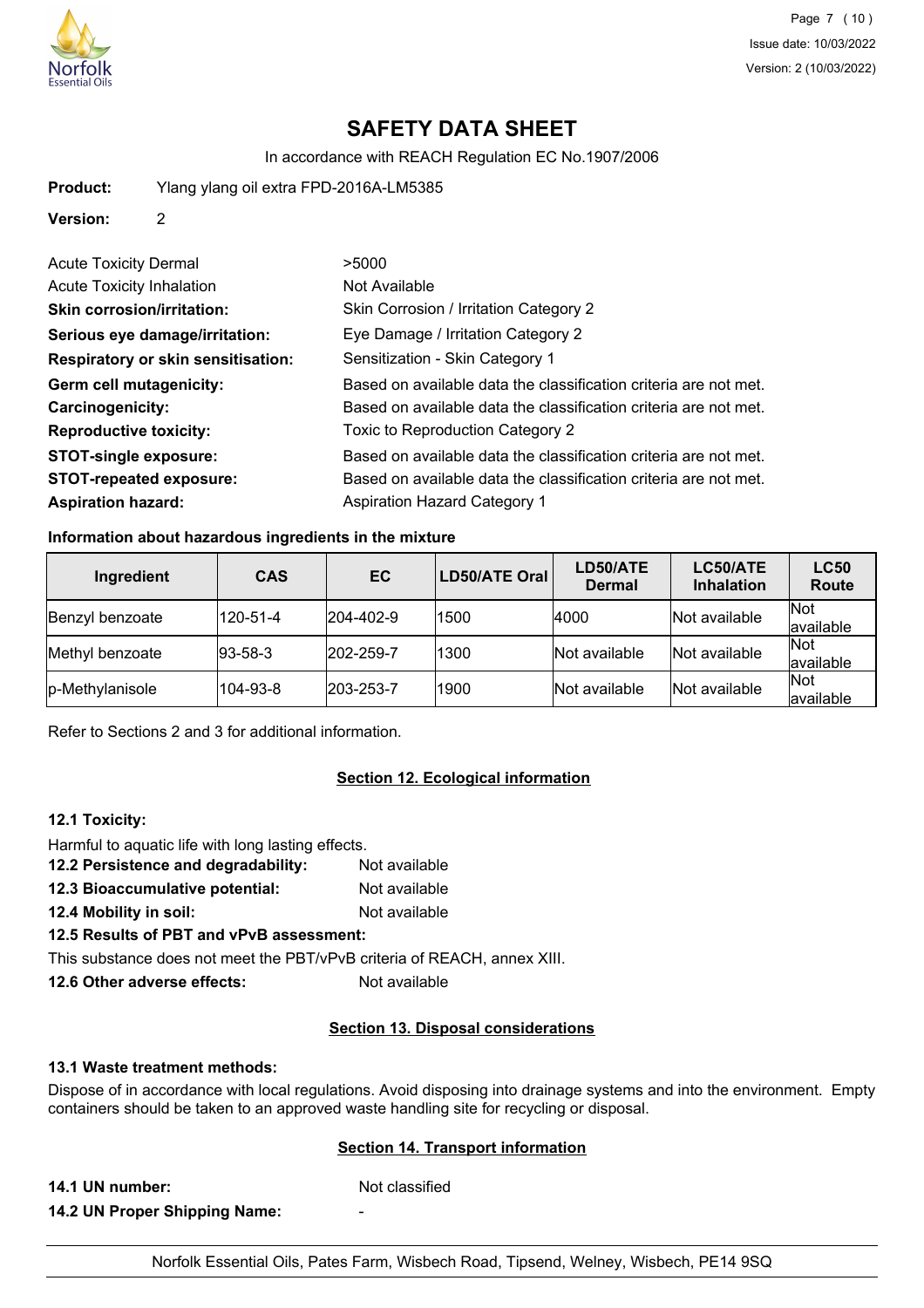

Page 8 (10) Issue date: 10/03/2022 Version: 2 (10/03/2022)

# **SAFETY DATA SHEET**

In accordance with REACH Regulation EC No.1907/2006

| <b>Product:</b>                | Ylang ylang oil extra FPD-2016A-LM5385 |                                                                                                     |
|--------------------------------|----------------------------------------|-----------------------------------------------------------------------------------------------------|
| <b>Version:</b>                | $\overline{2}$                         |                                                                                                     |
|                                | 14.3 Transport hazard class(es):       | Not classified                                                                                      |
|                                | <b>Sub Risk:</b>                       | Not classified                                                                                      |
| 14.4. Packing Group:           |                                        | Not classified                                                                                      |
|                                | <b>14.5 Environmental hazards:</b>     | Not environmentally hazardous for transport                                                         |
|                                | 14.6 Special precautions for user:     | None additional                                                                                     |
|                                |                                        | 14.7 Transport in bulk according to Annex II of MARPOL73/78 and the IBC Code:                       |
| Not classified                 |                                        |                                                                                                     |
|                                |                                        | <b>Section 15. Regulatory information</b>                                                           |
|                                |                                        | 15.1 Safety, health and environmental regulations/legislation specific for the substance or mixture |
|                                | Water Hazard Class (WGK):              | 2                                                                                                   |
|                                | 15.2 Chemical Safety Assessment        |                                                                                                     |
|                                |                                        | A Chemical Safety Assessment has not been carried out for this product.                             |
|                                |                                        |                                                                                                     |
|                                |                                        | <b>Section 16. Other information</b>                                                                |
| <b>Concentration % Limits:</b> |                                        | EH C3=19.69% EH C4=69.25% SCI 2=33.90% EDI 2=46.51% SS 1=10.<br>00% REP 2=30.00% AH 1=28.57%        |

00% REP 2=30.00% AH 1=28.57% **Total Fractional Values:** EH C3=5.08 EH C4=1.44 SCI 2=2.95 EDI 2=2.15 SS 1=10.00 REP 2=3.33 AH 1=3.50

**Key to revisions:**

Classification under Regulation (EC) No 1272/2008 SECTION 3: Composition/information on ingredients

# **Key to abbreviations:**

| <b>Abbreviation</b> | <b>Meaning</b>                                                     |
|---------------------|--------------------------------------------------------------------|
| Acute Tox. 4        | Acute Toxicity - Oral Category 4                                   |
| Acute Tox. 4        | Acute Toxicity - Dermal Category 4                                 |
| Aquatic Acute 1     | Hazardous to the Aquatic Environment - Acute Hazard Category 1     |
| Aquatic Chronic 1   | Hazardous to the Aquatic Environment - Long-term Hazard Category 1 |
| Aquatic Chronic 2   | Hazardous to the Aquatic Environment - Long-term Hazard Category 2 |
| Aquatic Chronic 3   | Hazardous to the Aquatic Environment - Long-term Hazard Category 3 |
| Asp. Tox 1          | Aspiration Hazard Category 1                                       |
| Eye Dam. 1          | Eye Damage / Irritation Category 1                                 |
| Eye Irrit. 2        | Eye Damage / Irritation Category 2                                 |
| Flam. Liq. 3        | Flammable Liquid, Hazard Category 3                                |
| H226                | Flammable liquid and vapour.                                       |
| H302                | Harmful if swallowed.                                              |
| H304                | May be fatal if swallowed and enters airways.                      |
| H312                | Harmful in contact with skin.                                      |
| H315                | lCauses skin irritation.                                           |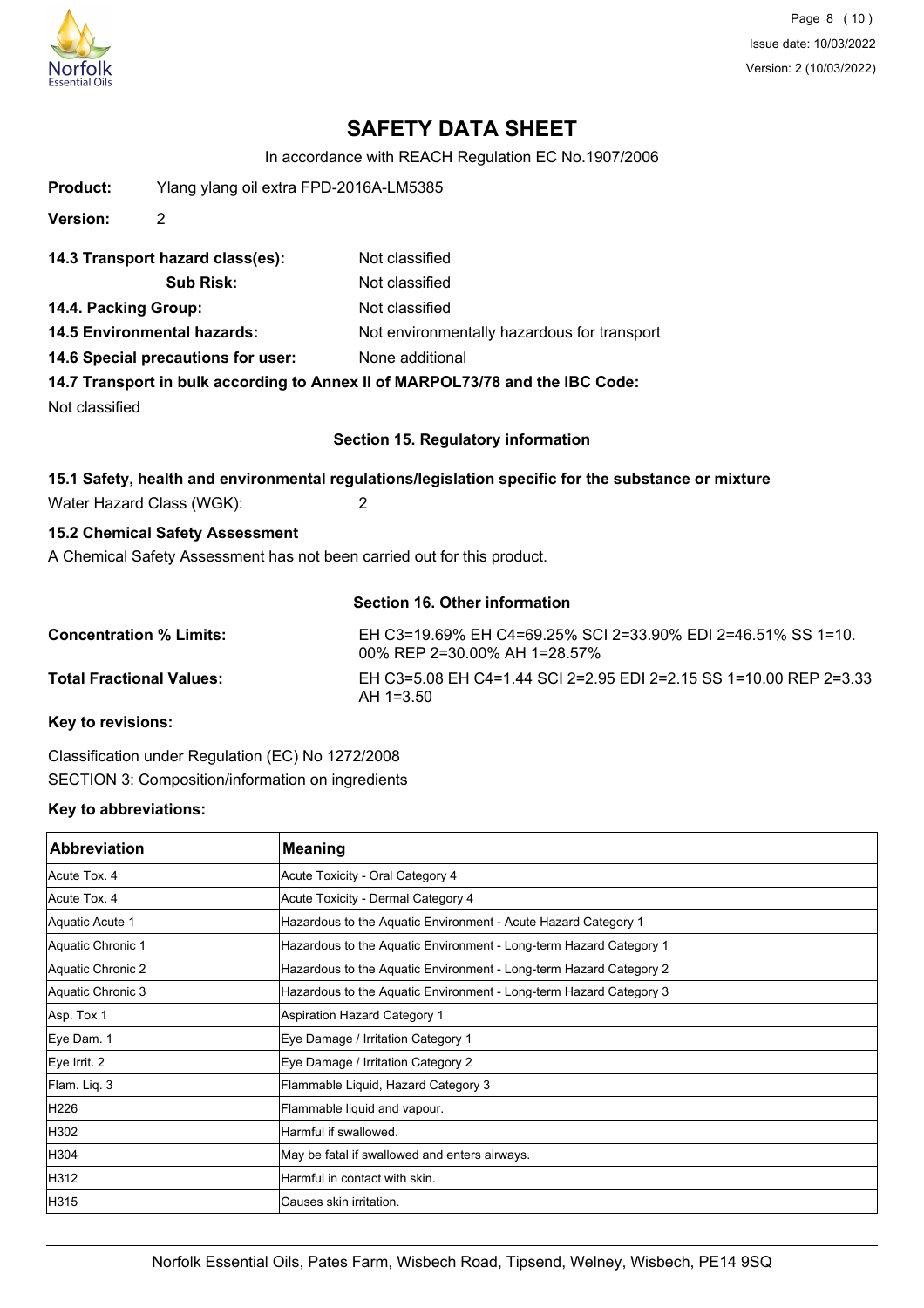

Page 9 (10) Issue date: 10/03/2022 Version: 2 (10/03/2022)

# **SAFETY DATA SHEET**

In accordance with REACH Regulation EC No.1907/2006

#### **Product:** Ylang ylang oil extra FPD-2016A-LM5385

#### **Version:** 2

H317 May cause an allergic skin reaction. H318 Causes serious eye damage. H319 Causes serious eye irritation. H361 Suspected of damaging fertility or the unborn child (exposure route). H400 Very toxic to aquatic life. H410 Mery toxic to aquatic life with long lasting effects. H411 **Toxic to aquatic life with long lasting effects** H412 Harmful to aquatic life with long lasting effects. P202 **Do not handle until all safety precautions have been read and understood.** P210 **Keep away from heat, sparks, open flames and hot surfaces.** - No smoking. P233 Reep container tightly closed. P240 **Cround/bond container and receiving equipment.** P241 **P241** Use explosion-proof electrical, ventilating and lighting equipment. P242 **P242 Example 242** Use only non-sparking tools. P243 **Take precautionary measures against static discharge.** P261 **P261** Avoid breathing vapour or dust. P264 **Wash hands and other contacted skin thoroughly after handling.** P270 **Do not eat, drink or smoke when using this product.** P272 Contaminated work clothing should not be allowed out of the workplace. P273 **Avoid release to the environment.** P280 Wear protective gloves/eye protection/face protection. P301/310 **IF SWALLOWED:** Immediately call a POISON CENTER or doctor/physician. P301/312 **IF SWALLOWED: call a POISON CENTER or doctor/physician if you feel unwell.** P302/352 **IF ON SKIN: Wash with plenty of soap and water.** P303/361/353 **IF ON SKIN (or hair): Remove/take off immediately all contaminated clothing. Rinse skin with water/shower.** P305/351/338 **IF IN EYES: Rinse cautiously with water for several minutes. Remove contact lenses, if present and easy to** do. Continue rinsing. P308/313 **IF exposed or concerned: Get medical advice/attention.** P310 Immediately call a POISON CENTER or doctor/physician. P312 **Particle and Call a POISON CENTRE** or doctor/physician if you feel unwell. P330 Rinse mouth P331 Do not induce vomiting. P332/313 **If skin irritation occurs: Get medical advice/attention.** P333/313 If skin irritation or rash occurs: Get medical advice/attention. P337/313 If eye irritation persists: Get medical advice/attention. P362 **Take off contaminated clothing and wash before reuse.** P363 Wash contaminated clothing before reuse. P370/378 In case of fire: Use carbon dioxide, dry chemical, foam for extinction. P391 Collect spillage. P403/235 Store in a well-ventilated place. Keep cool. **P405** Store locked up. P501 Dispose of contents/container to approved disposal site, in accordance with local regulations.